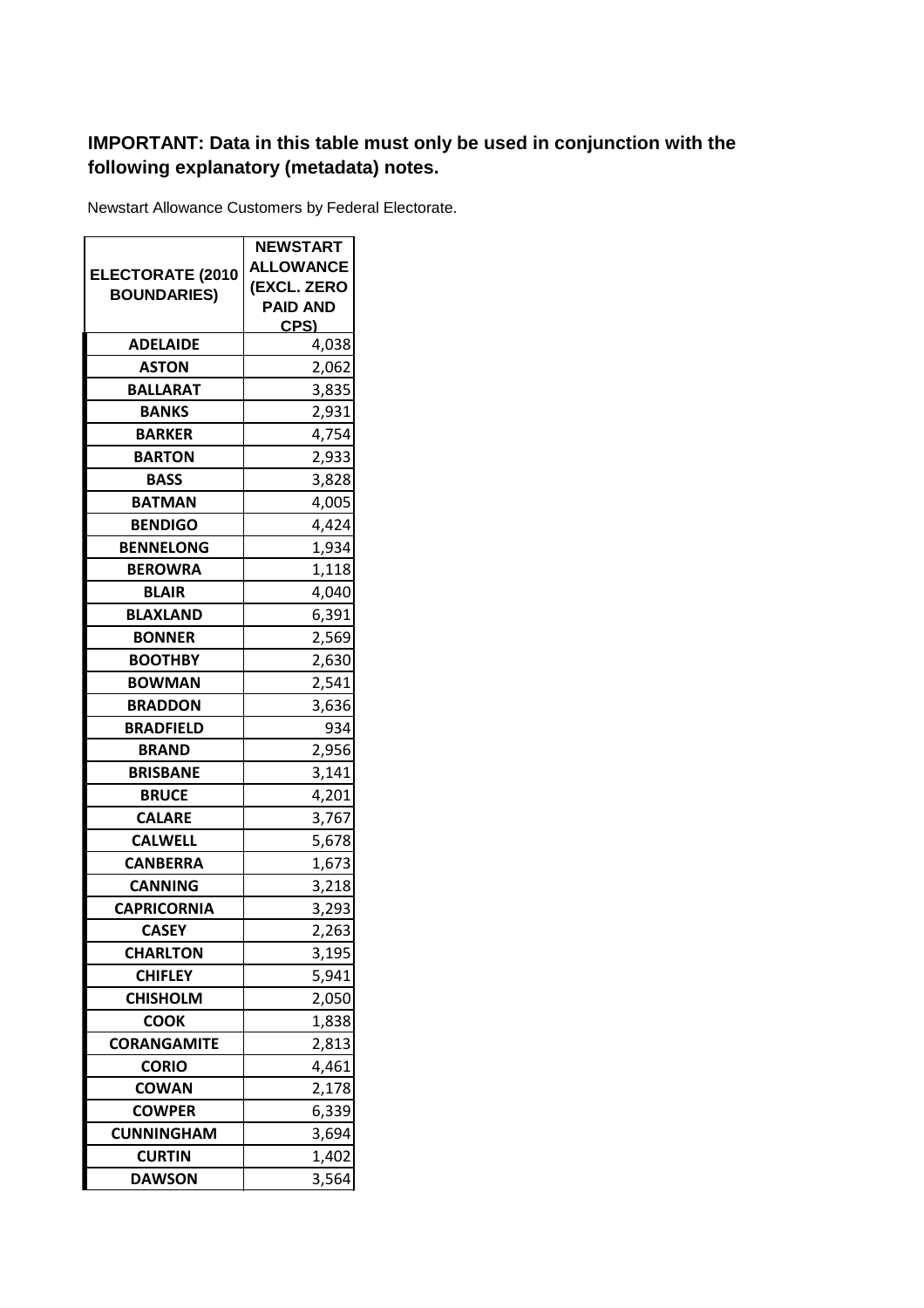| <b>DEAKIN</b>          | 2,092 |
|------------------------|-------|
| <b>DENISON</b>         | 3,034 |
| <b>DICKSON</b>         | 2,320 |
| <b>DOBELL</b>          | 4,341 |
| <b>DUNKLEY</b>         | 3,740 |
| <b>DURACK</b>          | 5,092 |
| <b>EDEN-MONARO</b>     | 3,419 |
| <b>FADDEN</b>          | 4,049 |
| <b>FAIRFAX</b>         | 3,942 |
| <b>FARRER</b>          | 4,028 |
| <b>FISHER</b>          | 3,524 |
| <b>FLINDERS</b>        | 3,202 |
| <b>FLYNN</b>           | 3,762 |
| <b>FORDE</b>           | 3,867 |
| <b>FORREST</b>         | 2,673 |
| <b>FOWLER</b>          | 6,494 |
| <b>FRANKLIN</b>        | 2,312 |
| <b>FRASER</b>          | 2,355 |
| <b>FREMANTLE</b>       | 2,573 |
| <b>GELLIBRAND</b>      | 4,900 |
| <b>GILMORE</b>         | 4,132 |
| <b>GIPPSLAND</b>       | 4,193 |
| <b>GOLDSTEIN</b>       | 1,377 |
| <b>GORTON</b>          | 5,904 |
| <b>GRAYNDLER</b>       | 4,045 |
| <b>GREENWAY</b>        | 3,124 |
| <b>GREY</b>            | 5,603 |
| <b>GRIFFITH</b>        | 3,035 |
| <b>GROOM</b>           | 2,797 |
| <b>HASLUCK</b>         | 3,056 |
| <b>HERBERT</b>         | 3,863 |
| <b>HIGGINS</b>         | 1,793 |
| <b>HINDMARSH</b>       | 3,232 |
| <b>HINKLER</b>         | 5,680 |
| <b>HOLT</b>            | 4,539 |
| HOTHAM                 | 2,721 |
| <b>HUGHES</b>          | 2,242 |
| <b>HUME</b>            | 3,171 |
| <b>HUNTER</b>          | 3,425 |
| INDI                   | 3,198 |
| <b>ISAACS</b>          | 3,556 |
| <b>JAGAJAGA</b>        | 2,109 |
| <b>KENNEDY</b>         | 6,565 |
| <b>KINGSFORD SMITH</b> | 2,674 |
| <b>KINGSTON</b>        | 4,563 |
| <b>KOOYONG</b>         | 1,250 |
| <b>LA TROBE</b>        | 2,447 |
| <b>LALOR</b>           | 5,719 |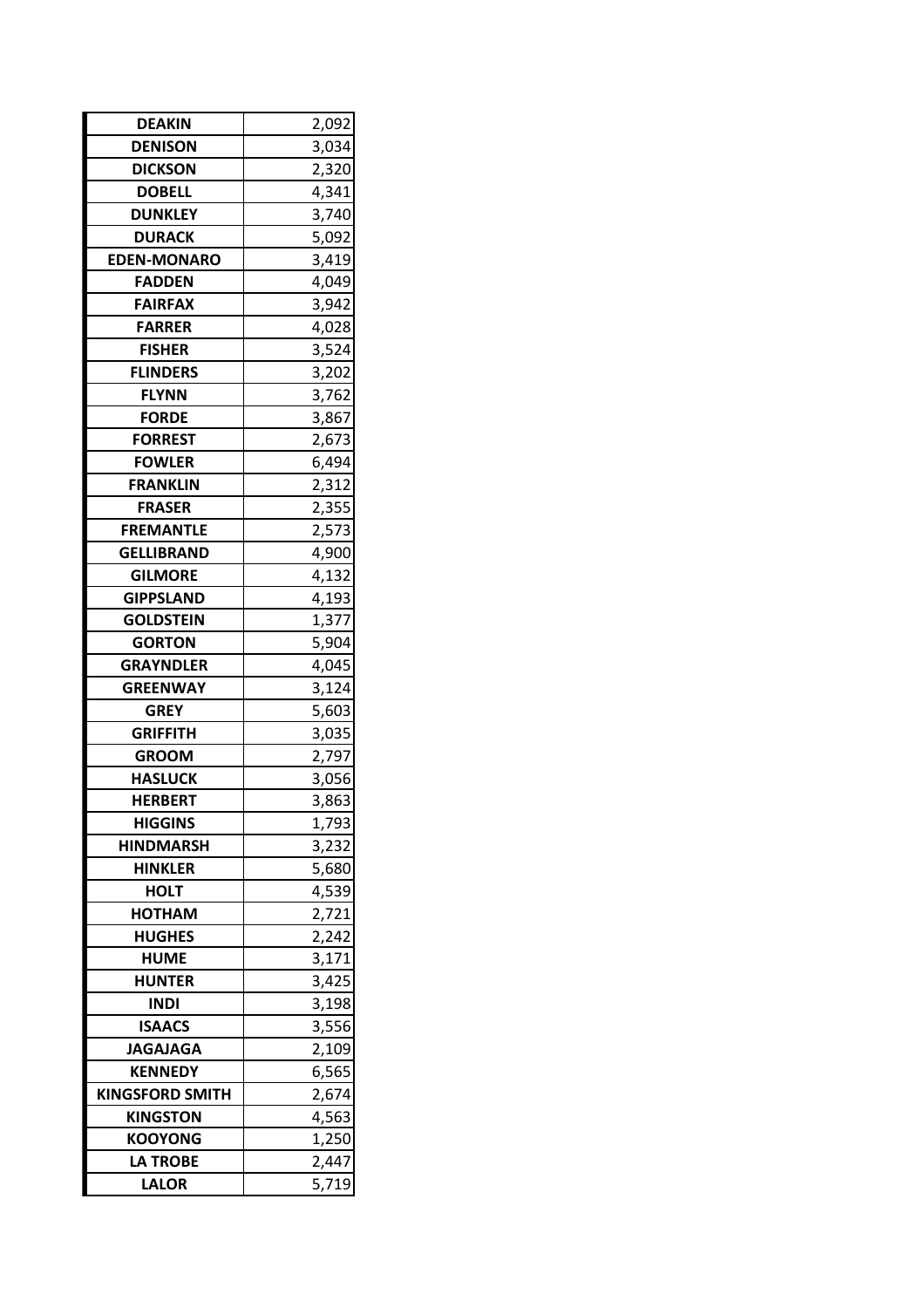| <b>LEICHHARDT</b>      | 7,020 |
|------------------------|-------|
| LILLEY                 | 2,866 |
| LINDSAY                | 4,036 |
| <b>LINGIARI</b>        | 6,910 |
| LONGMAN                | 4,191 |
| <b>LYNE</b>            | 4,827 |
| <b>LYONS</b>           | 3,843 |
| <b>MACARTHUR</b>       | 3,087 |
| <b>MACKELLAR</b>       | 1,355 |
| MACQUARIE              | 3,154 |
| <b>MAKIN</b>           | 3,112 |
| <b>MALLEE</b>          | 3,839 |
| <b>MARANOA</b>         | 3,745 |
| <b>MARIBYRNONG</b>     | 3,858 |
| <b>MAYO</b>            | 2,798 |
| <b>MCEWEN</b>          | 2,995 |
| <b>MCMAHON</b>         | 4,936 |
| <b>MCMILLAN</b>        | 3,197 |
| <b>MCPHERSON</b>       | 4,278 |
| <b>MELBOURNE</b>       | 5,329 |
| <b>MELBOURNE PORTS</b> | 2,954 |
| <b>MENZIES</b>         | 1,623 |
| <b>MITCHELL</b>        | 1,262 |
| <b>MONCRIEFF</b>       | 5,419 |
| <b>MOORE</b>           | 1,691 |
| <b>MORETON</b>         | 3,351 |
| <b>MURRAY</b>          | 4,000 |
| <b>NEW ENGLAND</b>     | 4,927 |
| <b>NEWCASTLE</b>       | 4,063 |
| <b>NORTH SYDNEY</b>    | 1,263 |
| <b>O'CONNOR</b>        | 3,665 |
| <b>OXLEY</b>           | 3,601 |
| <b>PAGE</b>            | 5,833 |
| <b>PARKES</b>          | 5,394 |
| PARRAMATTA             | 4,679 |
| <b>PATERSON</b>        | 3,718 |
| <b>PEARCE</b>          | 2,656 |
| <b>PERTH</b>           | 3,109 |
| <b>PETRIE</b>          | 3,372 |
| <b>PORT ADELAIDE</b>   | 6,363 |
| RANKIN                 | 5,290 |
| <b>REID</b>            | 3,624 |
| <b>RICHMOND</b>        | 5,844 |
| <b>RIVERINA</b>        | 3,184 |
| <b>ROBERTSON</b>       | 3,559 |
| <b>RYAN</b>            | 1,760 |
| <b>SCULLIN</b>         | 3,163 |
| <b>SHORTLAND</b>       | 3,488 |